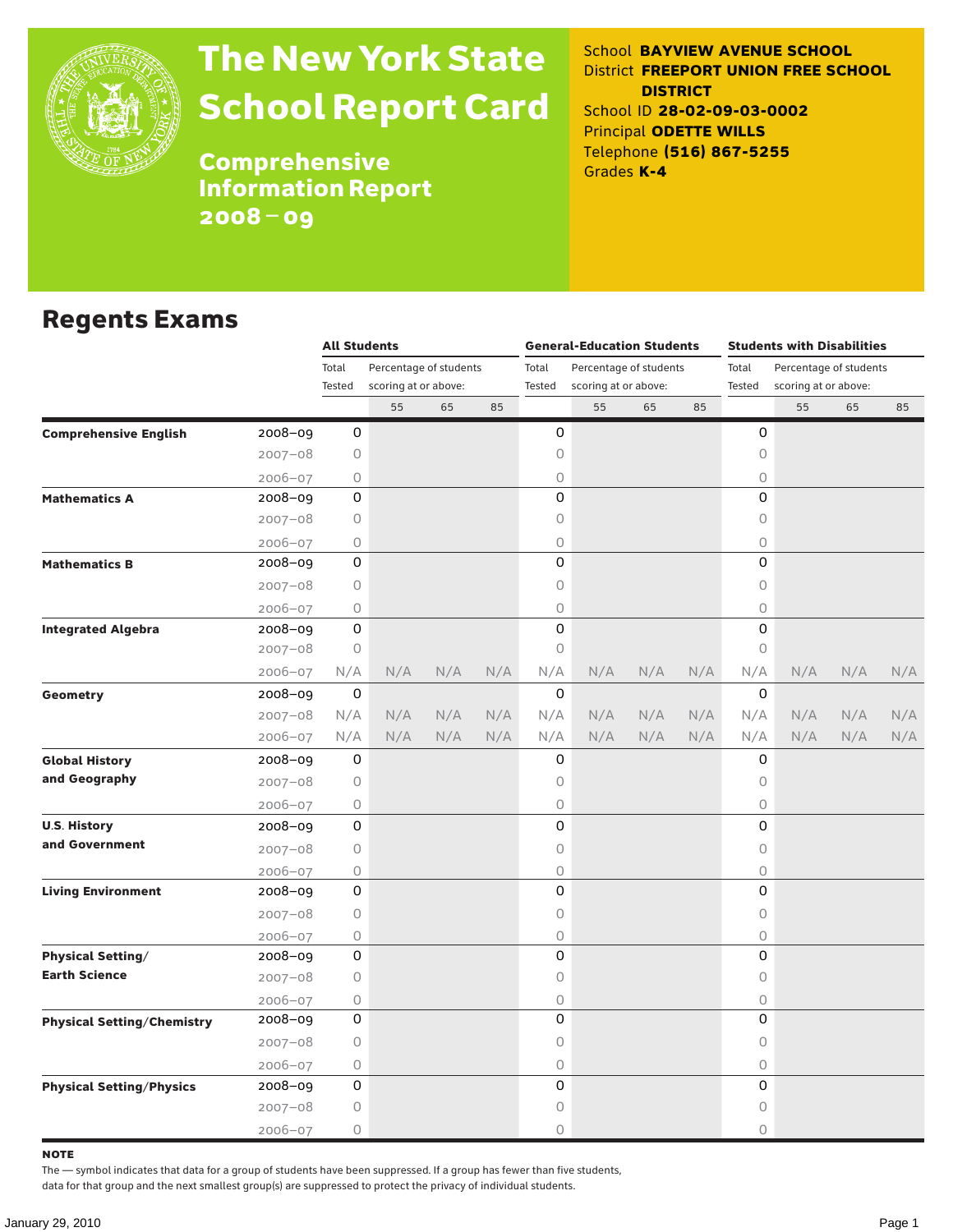School **BAYVIEW AVENUE SCHOOL** District **FREEPORT UNION FREE SCHOOL DISTRICT** School ID **28-02-09-03-0002**

|                                                    |             |       | <b>All Students</b>               |                     |     |       |                                   | <b>General-Education Students</b> |                             |     |       | <b>Students with Disabilities</b>    |                                   |                     |     |       |  |
|----------------------------------------------------|-------------|-------|-----------------------------------|---------------------|-----|-------|-----------------------------------|-----------------------------------|-----------------------------|-----|-------|--------------------------------------|-----------------------------------|---------------------|-----|-------|--|
|                                                    |             | Total | Percent of students scoring       |                     |     |       |                                   |                                   | Percent of students scoring |     |       | Percent of students scoring<br>Total |                                   |                     |     |       |  |
|                                                    |             |       | Tested in each performance level: |                     |     |       | Tested in each performance level: |                                   |                             |     |       |                                      | Tested in each performance level: |                     |     |       |  |
|                                                    |             |       |                                   | Begin. Interm. Adv. |     | Prof. |                                   |                                   | Begin. Interm. Adv.         |     | Prof. |                                      |                                   | Begin. Interm. Adv. |     | Prof. |  |
| <b>Listening</b>                                   | 2008-09     | 36    | 3%                                | 8%                  | 39% | 50%   | 36                                | 3%                                | 8%                          | 39% | 50%   | 0                                    |                                   |                     |     |       |  |
| and Speaking<br>$(Grades K-1)$                     | $2007 - 08$ | 54    | $0\%$                             | 4%                  | 30% | 67%   | 45                                | $0\%$                             | 2%                          | 27% | 71%   | 9                                    | $0\%$                             | 11%                 | 44% | 44%   |  |
|                                                    | $2006 - 07$ | 65    | 2%                                | 6%                  | 29% | 63%   | 64                                | $\overline{\phantom{0}}$          |                             |     |       | 1                                    |                                   |                     |     |       |  |
| <b>Reading</b><br>and Writing<br>$(Grades K-1)$    | 2008-09     | 36    | 6%                                | 22%                 | 42% | 31%   | 36                                | 6%                                | 22%                         | 42% | 31%   | 0                                    |                                   |                     |     |       |  |
|                                                    | $2007 - 08$ | 54    | 6%                                | 19%                 | 26% | 50%   | 45                                | 4%                                | 18%                         | 27% | 51%   | 9                                    | 11%                               | 22%                 | 22% | 44%   |  |
|                                                    | $2006 - 07$ | 65    | 12%                               | 38%                 | 28% | 22%   | 64                                |                                   |                             |     |       | 1                                    |                                   |                     |     |       |  |
| Listening                                          | 2008-09     | 68    | 4%                                | 9%                  | 21% | 66%   | 51                                | 6%                                | 12%                         | 20% | 63%   | 17                                   | 0%                                | 0%                  | 24% | 76%   |  |
| and Speaking<br>$(Grades 2-4)$                     | $2007 - 08$ | 59    | $0\%$                             | 8%                  | 15% | 76%   | 44                                | $0\%$                             | 11%                         | 18% | 70%   | 15                                   | $0\%$                             | 0%                  | 7%  | 93%   |  |
|                                                    | $2006 - 07$ | 83    | 2%                                | 5%                  | 31% | 61%   | 66                                | 3%                                | 6%                          | 26% | 65%   | 17                                   | $0\%$                             | $0\%$               | 53% | 47%   |  |
| <b>Reading</b><br>and Writing<br>$(Grades 2-4)$    | 2008-09     | 68    | 15%                               | 34%                 | 35% | 16%   | 51                                | 12%                               | 29%                         | 41% | 18%   | 17                                   | 24%                               | 47%                 | 18% | 12%   |  |
|                                                    | $2007 - 08$ | 59    | 7%                                | 24%                 | 36% | 34%   | 44                                | 9%                                | 25%                         | 34% | 32%   | 15                                   | $0\%$                             | 20%                 | 40% | 40%   |  |
|                                                    | $2006 - 07$ | 83    | 4%                                | 23%                 | 31% | 42%   | 66                                | 3%                                | 20%                         | 26% | 52%   | 17                                   | 6%                                | 35%                 | 53% | 6%    |  |
| Listening<br>and Speaking<br>$(Grades 5-6)$        | $2008 - 09$ | 0     |                                   |                     |     |       | 0                                 |                                   |                             |     |       | 0                                    |                                   |                     |     |       |  |
|                                                    | $2007 - 08$ | 0     |                                   |                     |     |       | $\circ$                           |                                   |                             |     |       | 0                                    |                                   |                     |     |       |  |
|                                                    | $2006 - 07$ | 0     |                                   |                     |     |       | 0                                 |                                   |                             |     |       | 0                                    |                                   |                     |     |       |  |
| <b>Reading</b><br>and Writing                      | 2008-09     | 0     |                                   |                     |     |       | $\mathbf 0$                       |                                   |                             |     |       | 0                                    |                                   |                     |     |       |  |
|                                                    | $2007 - 08$ | 0     |                                   |                     |     |       | $\circ$                           |                                   |                             |     |       | 0                                    |                                   |                     |     |       |  |
| $(Grades 5-6)$                                     | $2006 - 07$ | 0     |                                   |                     |     |       | $\mathsf O$                       |                                   |                             |     |       | 0                                    |                                   |                     |     |       |  |
| <b>Listening</b><br>and Speaking<br>$(Grades 7-8)$ | $2008 - 09$ | 0     |                                   |                     |     |       | 0                                 |                                   |                             |     |       | 0                                    |                                   |                     |     |       |  |
|                                                    | $2007 - 08$ | 0     |                                   |                     |     |       | $\circ$                           |                                   |                             |     |       | 0                                    |                                   |                     |     |       |  |
|                                                    | $2006 - 07$ | 0     |                                   |                     |     |       | $\circ$                           |                                   |                             |     |       | 0                                    |                                   |                     |     |       |  |
| <b>Reading</b><br>and Writing<br>$(Grades 7-8)$    | $2008 - 09$ | 0     |                                   |                     |     |       | 0                                 |                                   |                             |     |       | 0                                    |                                   |                     |     |       |  |
|                                                    | $2007 - 08$ | 0     |                                   |                     |     |       | $\circ$                           |                                   |                             |     |       | 0                                    |                                   |                     |     |       |  |
|                                                    | $2006 - 07$ | 0     |                                   |                     |     |       | 0                                 |                                   |                             |     |       | 0                                    |                                   |                     |     |       |  |
| Listening<br>and Speaking<br>$(Grades g-12)$       | $2008 - 09$ | 0     |                                   |                     |     |       | $\mathbf 0$                       |                                   |                             |     |       | 0                                    |                                   |                     |     |       |  |
|                                                    | $2007 - 08$ | 0     |                                   |                     |     |       | $\circ$                           |                                   |                             |     |       | 0                                    |                                   |                     |     |       |  |
|                                                    | 2006-07     | 0     |                                   |                     |     |       | 0                                 |                                   |                             |     |       | 0                                    |                                   |                     |     |       |  |
| <b>Reading</b><br>and Writing<br>$(Grades g-12)$   | $2008 - 09$ | 0     |                                   |                     |     |       | 0                                 |                                   |                             |     |       | 0                                    |                                   |                     |     |       |  |
|                                                    | $2007 - 08$ | 0     |                                   |                     |     |       | $\circ$                           |                                   |                             |     |       | 0                                    |                                   |                     |     |       |  |
|                                                    | $2006 - 07$ | 0     |                                   |                     |     |       | $\Omega$                          |                                   |                             |     |       | 0                                    |                                   |                     |     |       |  |

#### **NOTE**

The — symbol indicates that data for a group of students have been suppressed. If a group has fewer than five students,

data for that group and the next smallest group(s) are suppressed to protect the privacy of individual students.